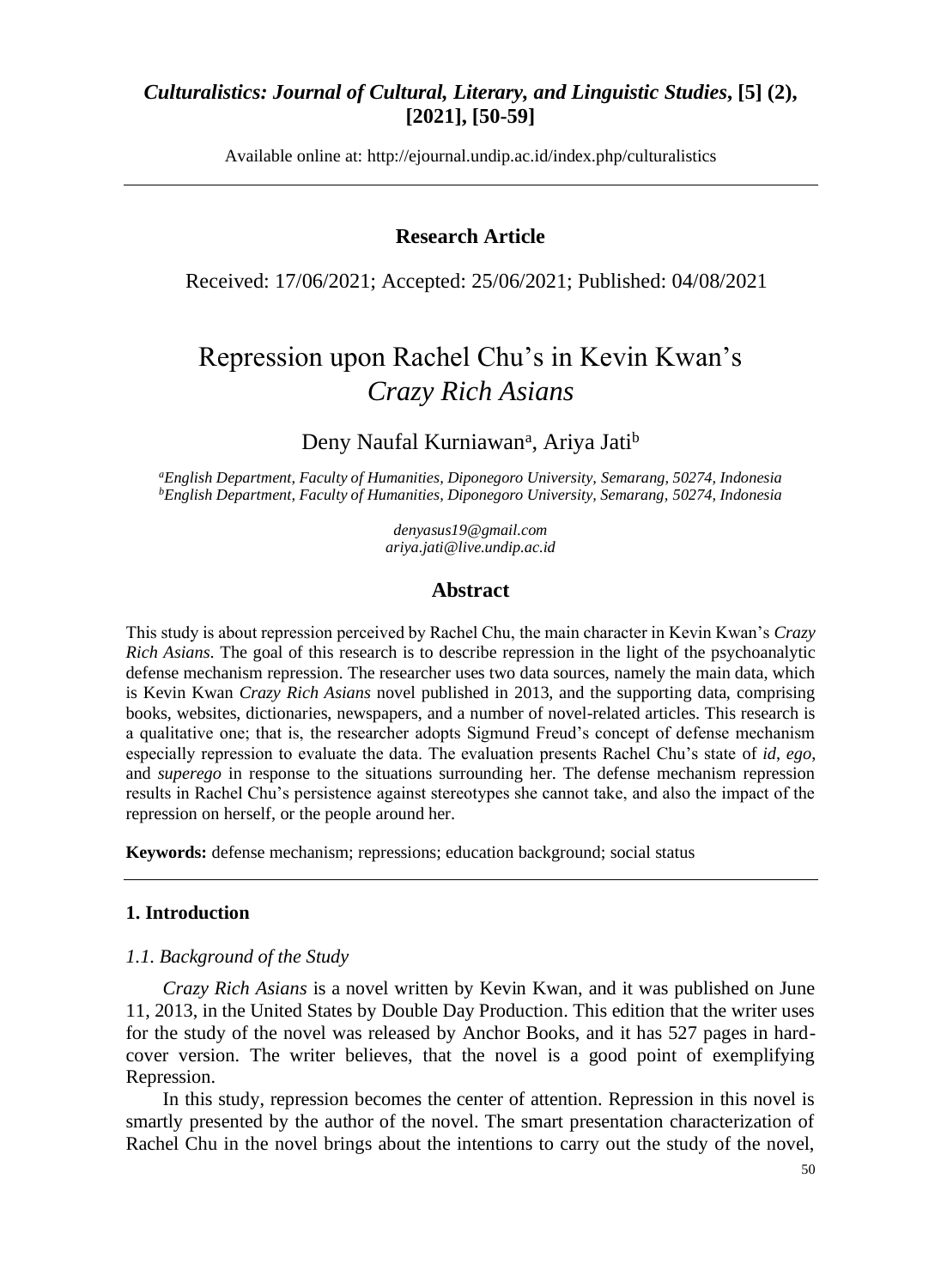Available online at: [http://ejournal.undip.ac.id/index.php/c](http://ejournal.undip.ac.id/index.php/)ulturalistics

especially on Rachel Chu's repression. The repression upon Rachel Chu is not commonly narrative. In fact, the writer found that it was narrative so neatly that the writer would not be able to make a guess on what would happen to Rachel Chu at the end of the story. Therefore, the writer chooses to study repression as the topic of this project. The objectives the writer wants to achieve through the study of the Repression upon Rachel Chu comes in two points. The first point is that the writer would describe is what kind of Repression which Rachel Chu undergoes. The second one is how Rachel Chu reacts to the repression. The last one is how repression affects Rachel Chu herself and also people around her

The analysis of repression comes in three stages. First describes the character of Rachel Chu and what problems Rachel Chu faced along with the story. The second describes the repression that Rachel Chu experienced in her reaction. This is done by describing how the defense mechanism works on the character. Third describes explain the impact of Rachel Chu's repression, the impact on Rachel, and also the people around her.

The analysis results in the persistence of Rachel Chu as her reaction to the repression undergoes, Rachel may seem weak but she is actually strong when people surrounding her underestimate her. She refuses to surrender. This brings unexpected outcomes from her persistence.

Reading the novel, the writer strongly believes that this novel is worth reading. It has literary elements a fictional works, it has distinctive literary elements. In addition, it presents an unordinary love story. The love story is not so fantastical because it could happen to anyone. Last but not least it has precious values of life. Based on the illustration, the writer chooses the title: Rachel Chu's Repression As Reflected In Kevin Kwan's *Crazy Rich Asians*.

### *1.2. Research Problems*

Based on the background of the study, the researcher wants to analyze the problem as follows:

- 1. How were the personality of Rachel Chu?
- 2. What trigger(s) the Rachel Chu's Repression?
- 3. What are examples of repression in Rachel Chu's character?
- 4. What are the impacts of the repression of Rachel Chu?

### *1.3. Objectives of the Study*

Based on the problem statement, the writer wants to analyze the repression of the main character reflected in Kevin Kwan's *Crazy Rich Asians* based on a psychoanalytical approach.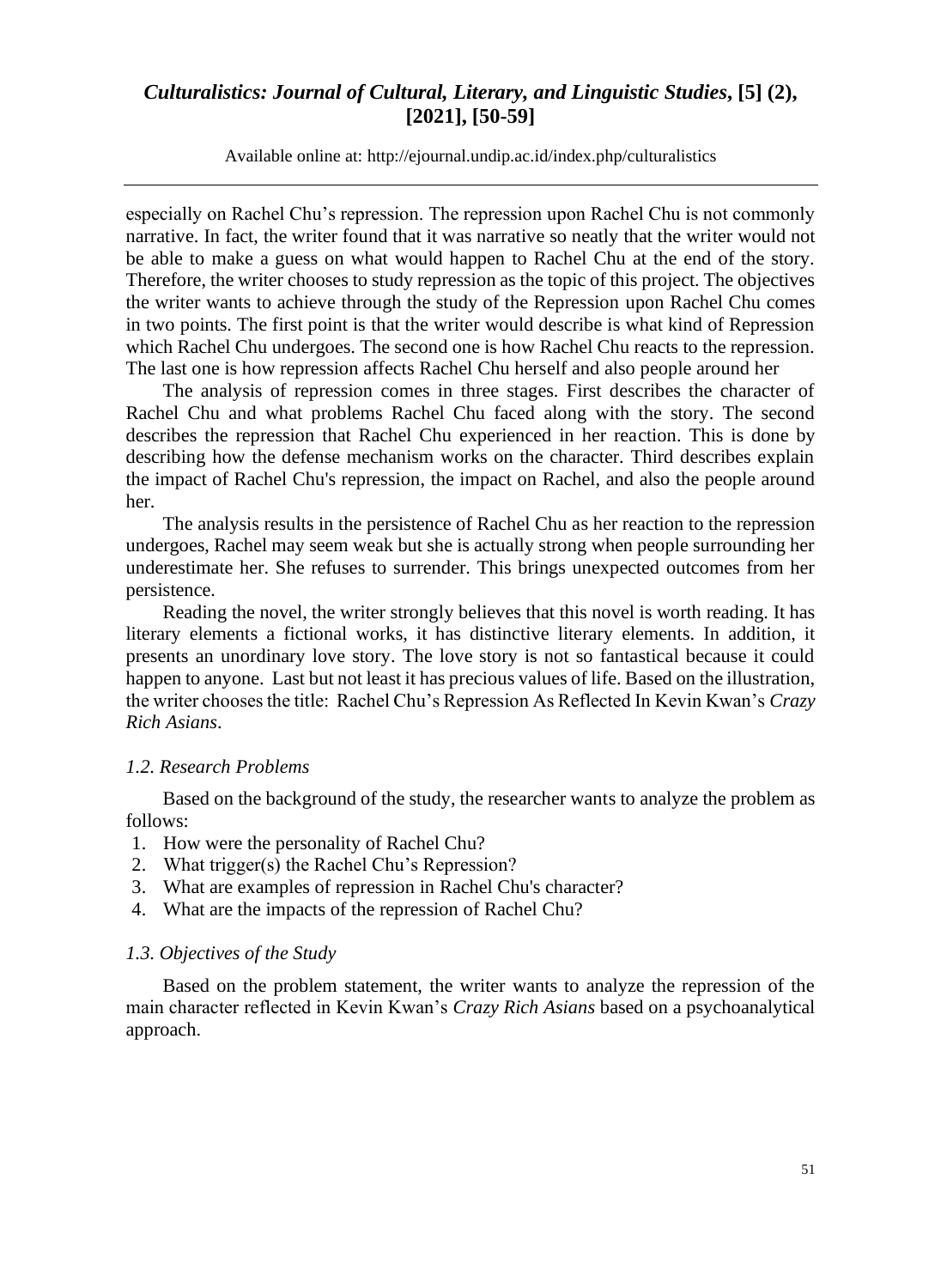Available online at: [http://ejournal.undip.ac.id/index.php/c](http://ejournal.undip.ac.id/index.php/)ulturalistics

# **2. THEORETICAL FRAMEWORK**

#### *2.1. Previous Study*

There are two previous studies that the writer found, the first one was written by one of the students of the University of Muhammadiyah Solo, written in 2019 entitled: Social Prejudice Reflected in Kevin Kwan's *Crazy Rich Asians* (2013): A Sociological Approach. The subject in the paper underlines the parts of sociology that occur in the novel. The paper talks about social perspectives and prejudices that Kevin Kwan tries to emphasize, namely cognitive prejudice, affective prejudice, and conative prejudice by examining the creator's memoir and foundation.

The second previous study is composed of students from The State University of Semarang, written in 2019 entitled: Social Class Domination Over Proletarian Group In Kevin Kwan's *Crazy Rich Asians*: Redefining Social Class Hierarchy As Familial And Cultural Traditions. The paper looks at how the social class hierarchy over ordinary gathering dependent on the social class progressive system as a familial and social tradition in Kevin Kwan's Crazy Rich Asians.

In the novel Crazy Rich Asians, this research includes the explanation and analysis of the defense mechanism of the main character. To analyze the novel, the writer uses a psychoanalytical approach. Two data sources are used in this research, the main data being Kevin Kwan's Crazy Rich Asians novel, and the secondary data, such as literary books, websites, dictionaries, journals, and some novel-related articles. This study is a qualitative study using an analysis of the content.

Data analysis will be performed to find results and conclusions by grouping data. There are three issues that trigger the primary character's repression. The repression triggers are grouped into 1. Rachel Chu's background; 2. Differences in social status between Rachel Chu and Eleanor Young; 3. Rachel Chu's persistence.

#### *2.2. Character and Characterization*

In A Glossary of Literary Terms, Abrams defines the characters are the persons presented in a dramatic or narrative work, who is interpreted by the reader as being endowed with moral and dispositional qualities that are expressed in what they say -the dialogue- and what they do –the action [1].

Abrams also stated that based on the importance, the character can be divided into two categories. They are major characters and minor characters. A major character usually appears throughout the whole of the story. He becomes the focus of the story. The events that appear in the story always involve him directly or indirectly. On the other hand, a minor character is often said as the supporting character. The roles are less important than the main characters because they are not fully developed characters and their roles in a story are just to support the development of the major character [1].

W.B. Saunders states that the characters display a variety of traits that are accurate and distinct qualities shown by the individuals [2]. Meanwhile according to Kamisa, character means the way someone thinks, feels and behaves in someone's personality [3].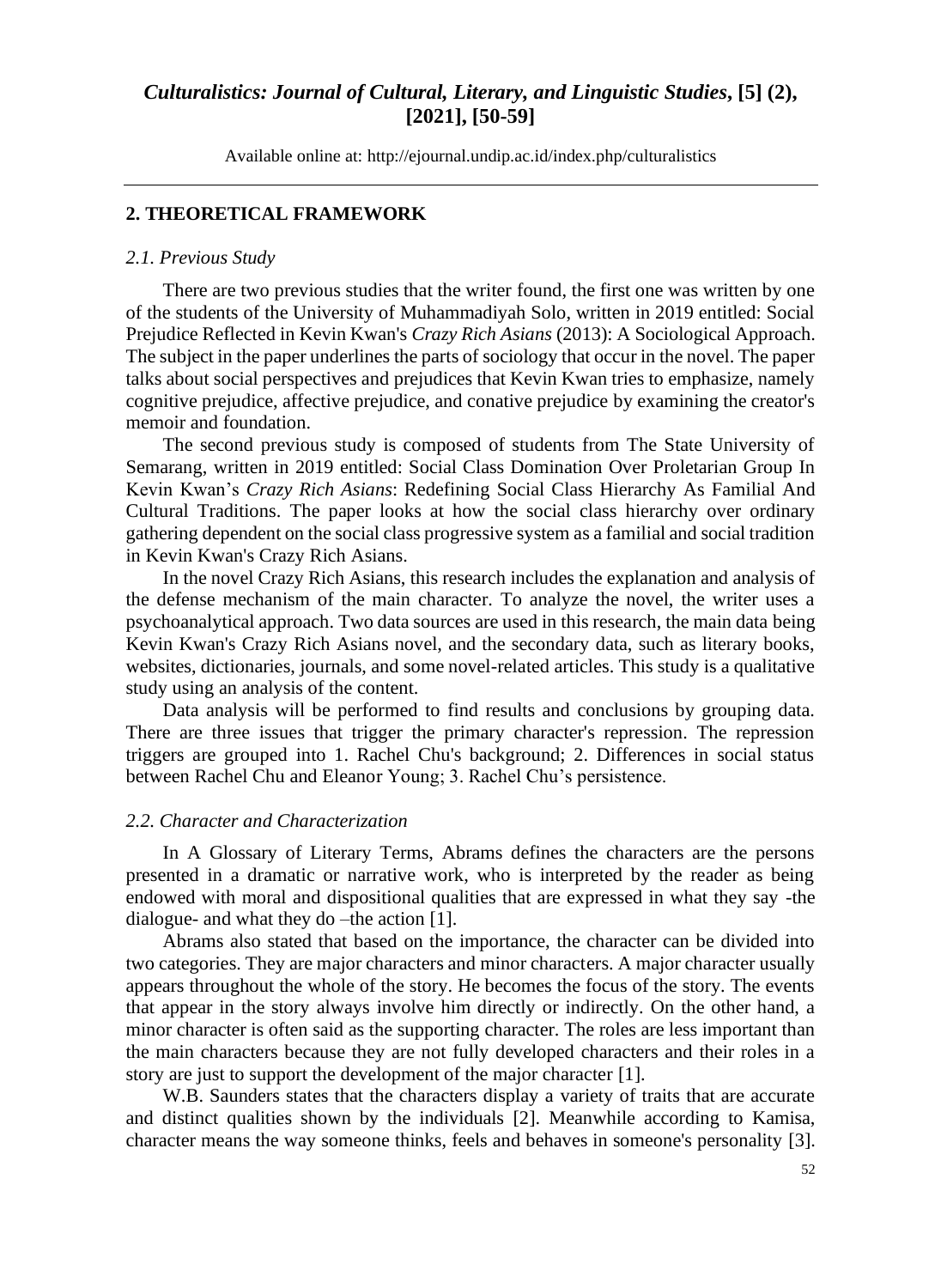Available online at: [http://ejournal.undip.ac.id/index.php/c](http://ejournal.undip.ac.id/index.php/)ulturalistics

Character is the nature or personality that distinguishes an individual from other individuals or can be said also as the actual state of being in an individual, which distinguishes himself from other individuals.

### *2.3. Conflict*

Conflict is a struggle or a dispute between individuals with conflicting desires, ideas, values, beliefs, or objectives. The conflict, defined in the strictest sense, represents the incompatibility of the positions of the subject [4].

Conflict means a struggle between individuals that may be physical, or between ideas that contravention. Conflicts can either be within one person or involve multiple individuals or groups. In his book *An Introduction to Fiction*, Robert Stanton explains how the narrative is driven by conflict as it determines the basis on which the plot is based, the foundation of the story structure [5].

#### *2.4 Defense Mechanism*

The defense mechanism is a defense strategy played by the ego of an individual to fight id impulses and oppose superego pressure on external reality [6].

Defense mechanisms are psychological strategies that are unconsciously used to protect a person from anxiety arising from unacceptable thoughts or feelings. Mechanisms that intercede the individual's reaction to emotional conflicts and external stressors [7].

### *2.5. Id, Ego, Superego*

According to Freud's model of the psyche, the id is the primitive and instinctual part of the mind that contains sexual and aggressive drives and hidden memories, id is the core of personality that comes from the unconscious mind of the human. The super-ego functions as a moral consciousness, it can oppose the pleasure-seeking nature that comes from the id, and it can also block the ego's desire to achieve pleasure, and the ego is the realistic part that mediates between the desires of the id and the super-ego [8].

Id, ego, and super-ego are three different but interactive agents in the psychic apparatus defined in the structural model of the psyche of Sigmund Freud. The three parts are theoretical constructs of how activity and interaction in our mental life are described [8].

#### *2.6 Sigmund Freud's Concept of Repression*

Repression is a theory developed by Sigmund Freud, an Austrian neurologist and founder of psychoanalysis. Repression is a form of psychological defense when a person experiences a very traumatic event that triggers anxiety. Repression can be defined as the psychological strategy of repressing the unacceptable impulses to be unconscious. It helps people to avoid experiencing the anxiety by distorting the source, aim and/or object of the impulses, avoiding the retaliation of the superego, and allowing the impulse to sneak past the censor [9].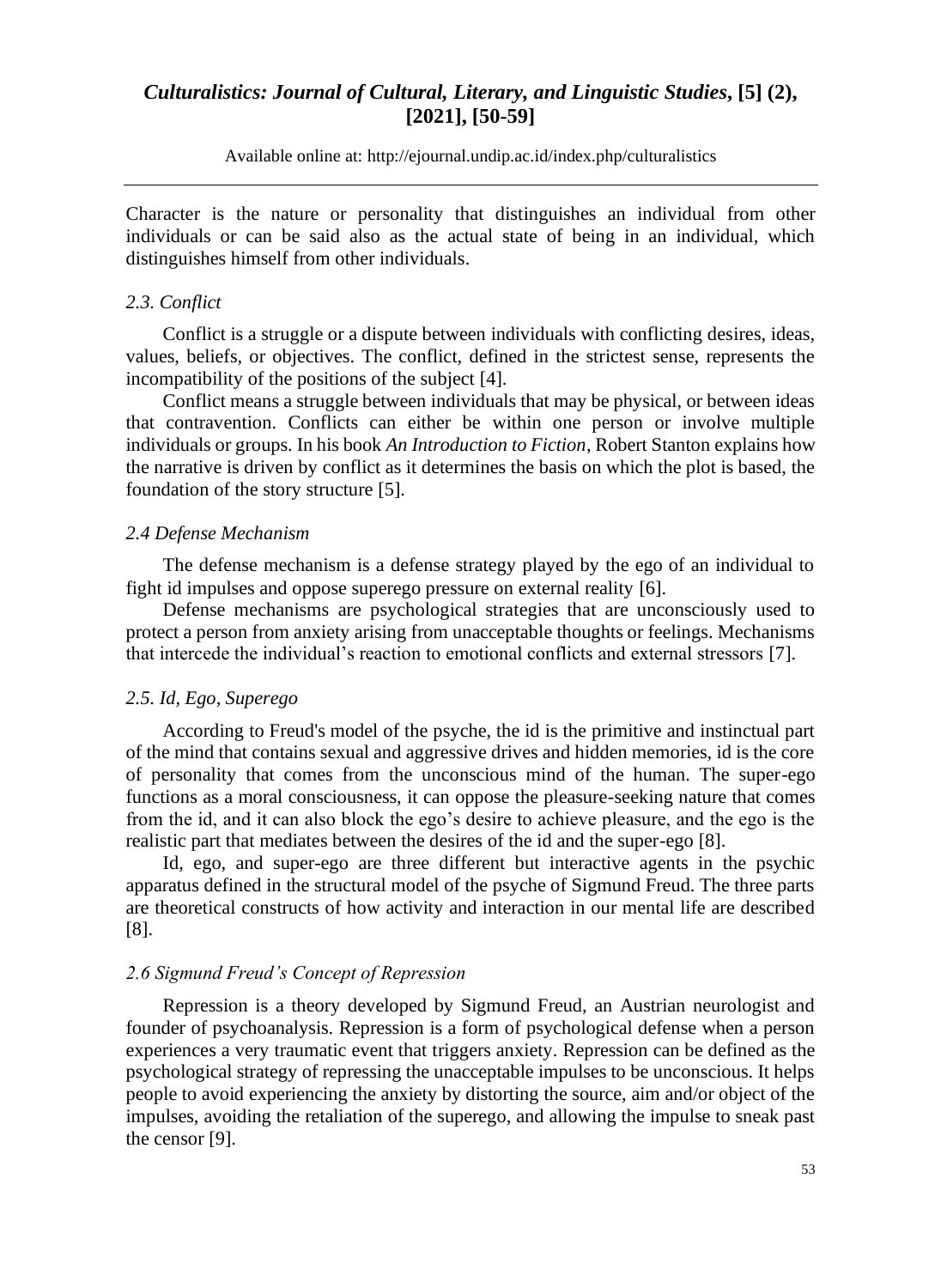Available online at: [http://ejournal.undip.ac.id/index.php/c](http://ejournal.undip.ac.id/index.php/)ulturalistics

Hall (1954), in *A Primer of Freudian Psychology*, explains that repression is used by many people because it is considered necessary for normal personality development, but there are people who really depend upon it. These people are said to be repressed. These people give the impression of being withdrawn, tense, rigid, guarded, and their contacts with the world are limited as well [9].

Repression is shown in the form of burying feelings of anxiety, threatening, unwanted desires, and disturbing desires into the subconscious. The fluctuation is removed so that it does not arise into the conscious mind. Repression can occur throughout life.

### **3. RESEARCH METHOD**

#### *3.1 Research Approach*

This study is written to analyze the psychological problem of Rachel Chu based on Kevin Kwan's *Crazy Rich Asians* with a psychological theory defense mechanism by Sigmund Freud. To analyze the psychological phenomenon, the writer uses a literary psychology approach. Psychology, broadly defined, is the scientific study of behavior, both external observable action and internal thought [10].

### *3.2 Method of Data Collection*

To describe the objective the writer carries out library research. According to Zeid (2004) Library research is research that used library sources to get the data. The researcher also draws and integrates her ideas to conclude synthesize. In this research, the researcher uses some sources and books as references. It also was limited on the library research because the data does not come from the field and the data of research are collected from various references. According to George, library research is a form of structured inquiry with specific tools, rules, and techniques [11]. The writer reads the novel and other supporting text for studies of the novel, such as books and articles about psychoanalysis, for the studies the writer applies a textual analysis, in which the writer trying to relate what happens to Rachel Chu, to psychoanalytic repression. The writer adopts Sigmund Freud's concept of defense mechanism according to his psychoanalysis theory.

In terms of the type of data, this research approach is qualitative research. Qualitative research means research that intends to understand the phenomenon of what the research subject is experiencing in a holistic manner, which in the context of this research the subject is the main character Crazy Rich Asians, and using descriptions in the form of words and language [12].

A study that investigates the quality of relationships, activities, situations, or materials is frequently referred to as qualitative research. The major element is the researcher, the data are inductive, the result focuses not on generalization but on meaning [13]. The object of this research is Rachel Chu's repression in Kevin Kwan's Crazy Rich Asians.

There are three aims to analyze this novel. The aims of this study are to find out Rachel Chu's character; explain Rachel Chu's repression, and describe the impacts of her repression.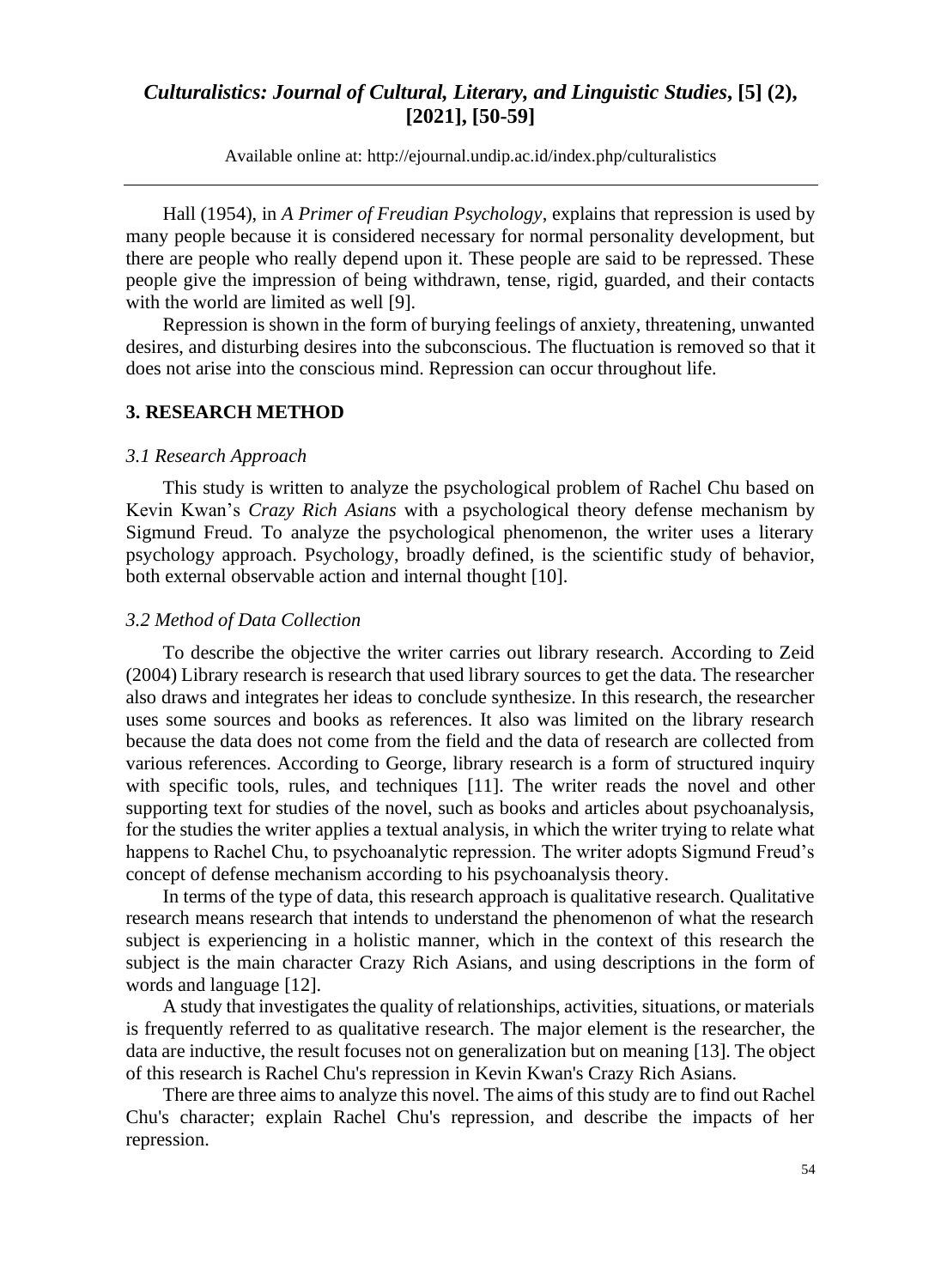Available online at: [http://ejournal.undip.ac.id/index.php/c](http://ejournal.undip.ac.id/index.php/)ulturalistics

# **4. ANALYSIS**

# *4.1 Character of Rachel Chu*

In the novel Crazy Rich Asians, Rachel Chu is the main protagonist. "She was born in China, but she was raised in the USA. Rachel is well-educated, measured, and lovely as a person. She has natural beauty", as Nicholas Young says [13] (29).

Rachel is so well educated and down to earth. Although many of the other female traits in the novel are materialistic and are only concerned with the social ladder, Rachel is not impressed and often distracted by wealth: Rachel thinks that people around Nicholas Young only think about money.

Rachel Chu said that "All these people whose lives revolve around making money, hiding money, controlling others with money, and ruining their lives over money." [13] (Kwan, 2013:481).

Rachel is an independent person. Even her mother in America had to work hard to care for Rachel, since childhood she never knew who her father was. That's why Rachel Chu grows up to be a strong and independent person.

Rachel is a humble person, preferring to give in when faced with a life-like problem or conflict and though she does have a brave mentality. She survives many of Nicholas Young's family trials. The only thing that made Rachel Chu the bravest woman, but when she dares to question Nicholas's mother and prove that she deserves Nicholas Young. Even though they came with Rachel from different social classes.

### *4.2 Id, Ego, Superego of Rachel Chu*

#### 4.2.1. Id

Rachel Chu's real feeling for Nicholas Young is shown at the time when Nick's mother, Eleanor Young disapproves of her relationship with her son. She can't lie about her id because she does not think about her ego and her surroundings.

"I just love Nick so much ..." [13] (Kwan, 2013:159)

Rachel falling in love with Nicholas, she loves him so much, until she made sacrifices and gave in to leave Nicholas Young, so that the mother-son relationship will not be cut off, but one day when he marries a lucky girl who is enough for Eleanor, she only wants Eleanor to know that she is playing with her grandchildren that is because of Rachel.

"... So I just wanted you to know that one day, when he marries another lucky girl who is enough for you, and you're playing with your grandkids while the Tan Hua's are blooming and the birds are chirping.. that it was because of me. A poor, raised by a single mother, low class, immigrant nobody." As Rachel Chu Said. [13] (Kwan, 2013:159)

#### 4.2.2 Ego

Rachel Chu ego appear when she does not want to be Nicholas's wife because Nicholas's family does not accept her into his family: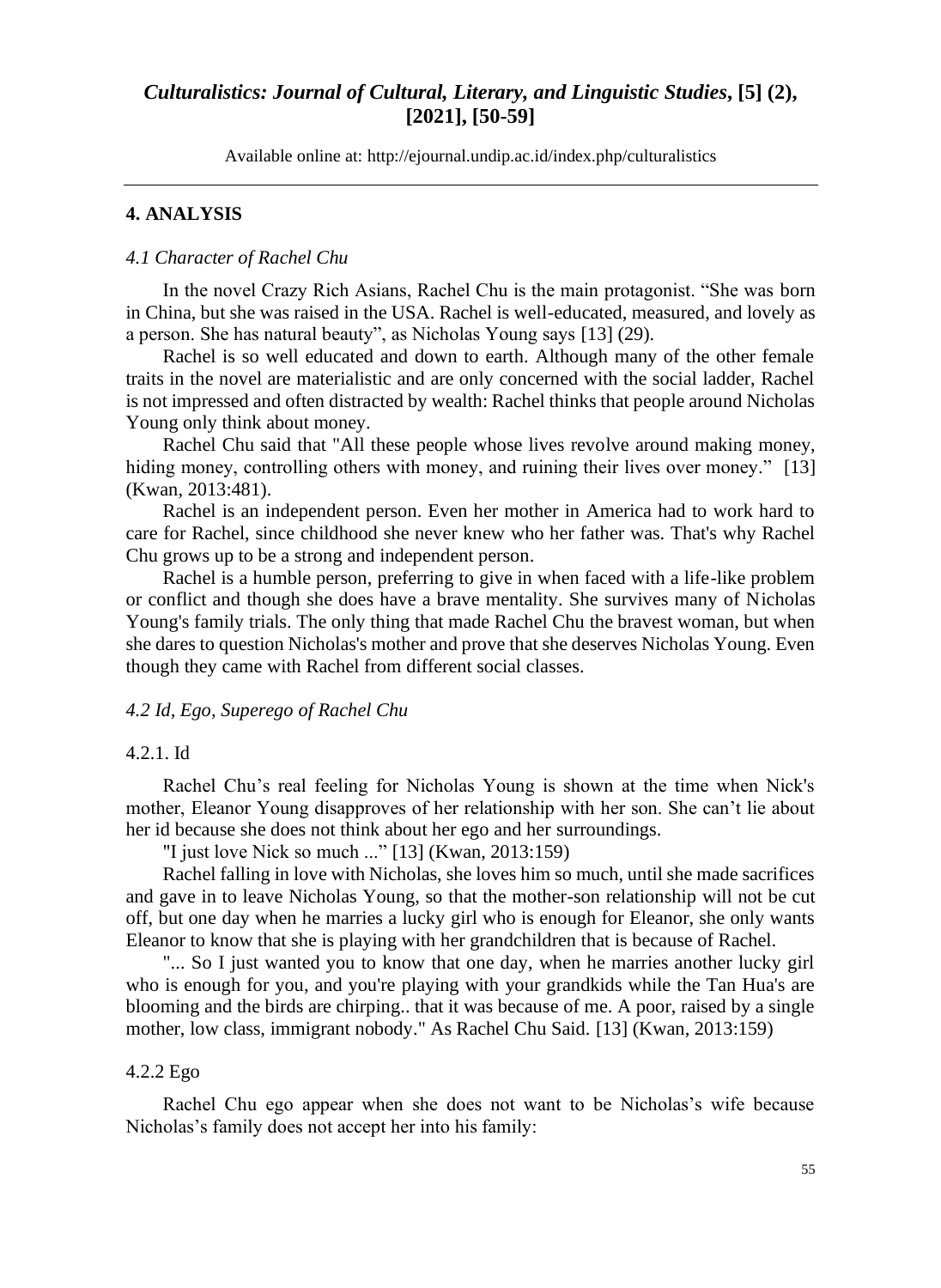Available online at: [http://ejournal.undip.ac.id/index.php/c](http://ejournal.undip.ac.id/index.php/)ulturalistics

Rachel Chu said that "I Can't marry into a clan that thinks it's too good to have me" [13] (Kwan, 2013:148)

#### 4.2.3 Superego

Superego Rachel Chu is seen when she plays Mahjong against Eleanor to prove that she is not a fool, through Mahjong she could prove life skills such as Negotiation, Strategy, and Cooperation as teaches by Rachel Chu's mother.

Rachel's mother teaches her how to play. As Rachel tells Eleanor "My mom taught me how to play," "She told me mahjong would teach me important life skills—negotiation, strategy, cooperation." [13] (Kwan, 2013:189)

#### *4.3 Conflict*

The problems experiences were caused by Rachel Chu's sincere loves for Nicholas is thwarted by Eleanor Young. The main conflict is seen when Rachel Chu is introduces to Nicholas's mother, Eleanor Young. Eleanor is a very selective person, she will explore the background and look for all the negative things that exist, regardless of the positive side or the sincerity of love that Rachel Chu has. Rachel Chu being born from an immigrant family, who had a low-class economy. This causes rejection from Nicholas Young's family, especially his mother. Eleanor looks down on Rachel and is not sure about Rachel. Eleanor also investigates the real background of who Rachel is. Apart from coming from a low-economic immigrant family, it is also found that Rachel's father, who is died, is actually in prison in China. The accumulation of problems with Rachel's background makes Eleanor disagree if her son proposes to Rachel as a wife. Eleanor gets rid of Rachel Chu slowly and starts spreading bad stories about Rachel to Nicholas's Grandmother, Tan Hua, and also other family members.

"Within thirty seconds of learning their name and where they lived, she would implement her social algorithm and calculate precisely where they stood in her constellation based on who their family was, who else they were related to, what their approximate net worth might be, how the fortune was derived, and what family scandals might have occurred within the past fifty years" [13] (Kwan, 2013:50).

She thought that Rachel is unfit for the young family as she saw her as a lower-class immigrant and she was also an American, living in a very different Asian culture. This negative stereotype for Nick's mother is attached to Rachel, which makes her dislikes.

Eleanor tells Rachel "You're a foreigner. American. And all Americans think about is their own happiness." [13] (Kwan, 2013: 334)

### *4.4 Rachel Chu's Repression*

#### 4.4.1 Rachel Chu's First Repression

The element of repression in Rachel Chu is seen when Nicholas Young invites Rachel Chu to go to Singapore to attend Nicholas's brother's engagement and also meeting in person with Nicholas Young's family. Rachel feels scared and worried if Nicholas Young's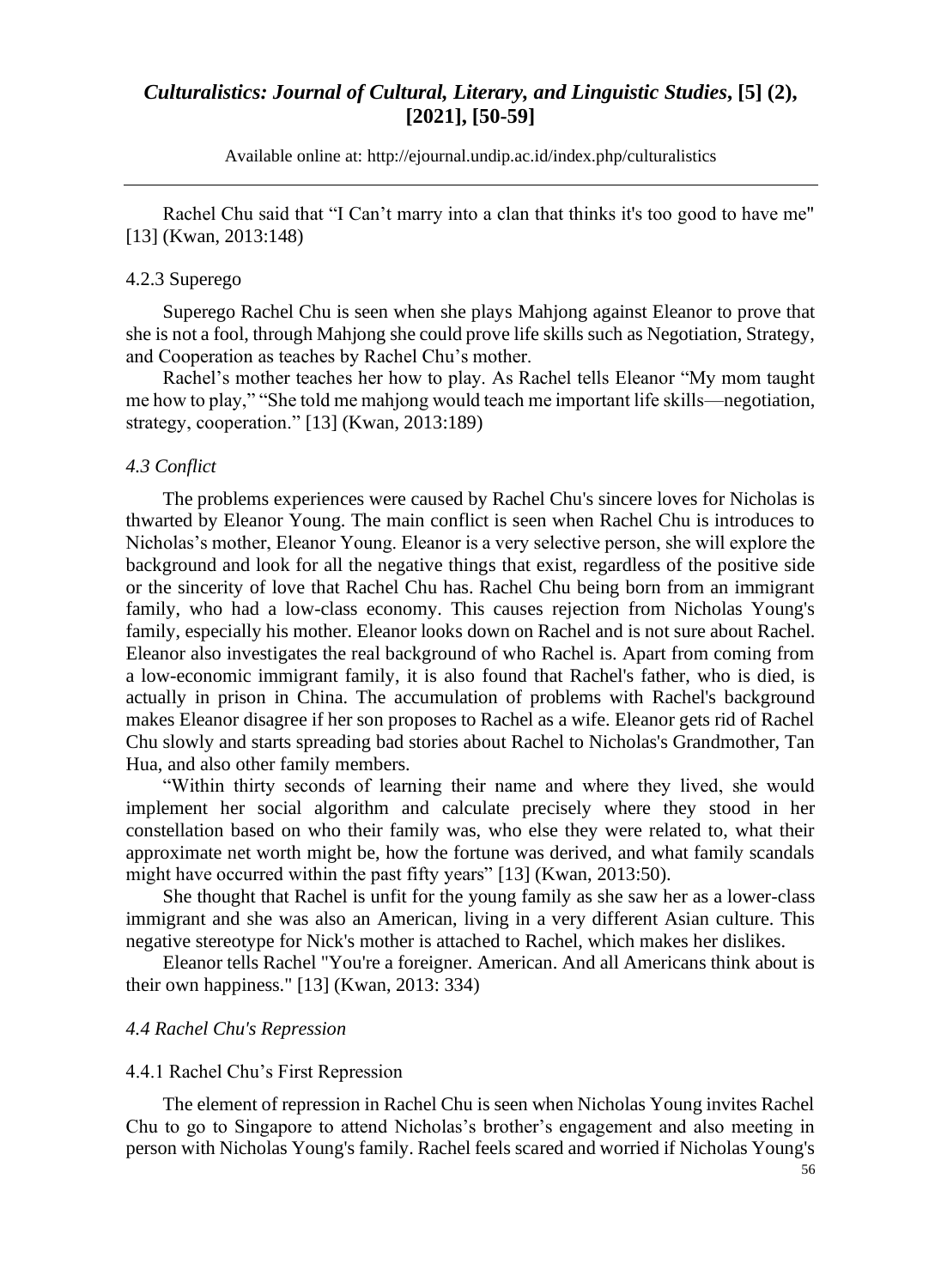Available online at: [http://ejournal.undip.ac.id/index.php/c](http://ejournal.undip.ac.id/index.php/)ulturalistics

family does not accept Rachel. Rachel also chose to reduce her desire to go with Nicholas young by avoiding that she does not want to disturb Nicholas Young's busy life with her friends.

When going to a bachelor party event, Nicholas Young asks Rachel Chu, "You sure about this?" Rachel Chu said "No, that's not it. I know you're going to be busy with all your best-man duties, and I wouldn't want to distract you," [13] (Kwan, 2013: 15)

#### 4.4.1.1 The Impact of Rachel Chu's First Repression

The impact of the repression is that Nicholas Young finds it hard to leave Rachel Chu alone, he is uncertain about his decision. Nicholas Young worries that Rachel will not be able to blend and match with his family. Nicholas Young encourages Rachel if she does not have to feel inferior to Nicholas's rich family and friends.

Nicholas Young encourages Rachel by saying "Just because some people work for their money doesn't mean they are beneath you". [13] (Kwan, 2013:42)

### 4.4.2 Rachel Chu's Second Repression

The second repression in Rachel is seen when Rachel challenges Eleanor to play mahjong because Rachel knows that Eleanor Young is a person who is good at playing Mahjong. The purpose of Rachel challenges Eleanor is to eliminate all frustration and inner conflict, Rachel also wants to show that she is smarter than her.

Rachel's mother, Kerry, teaches her daughter how to play mahjong. "My mom taught me how to play," Chu tells Young. "She told me mahjong would teach me important life skills—negotiation, strategy, cooperation." [13] (Kwan, 2013:189)

4.4.2.1 The Impact of Rachel Chu's Second Repression

Rachel Chu relieves because she can prove that she was not what Eleanor thought, a low-class immigrant who only wants the wealth of Nicholas Young's family. Impact on Eleanor Young, she realizes that Rachel Chu was not what she thought, Rachel was a smart, loyal person, and loves Nicholas Young sincerely. Eleanor Young is unsure of Rachel Chu because she believes that most guys who fall in love or find the right people are nonsense.

"Eleanor had a long-held theory about men. She truly believed that for most men, all that talk of "being in love" or "finding the right one" was absolute nonsense. Marriage was purely a matter of timing, and whenever a man was finally done sowing his wild oats and ready to settle down, whichever girl happened to be there at the time would be the right one" [13] (Kwan, 2013:79).

In the end, Eleanor decides to permit her son to get back in touch with Rachel. This is seen by Eleanor giving her ring to Rachel, the ring she gets when Nicholas's father proposes to Eleanor.

4.4.3 Rachel Chu's Third Repression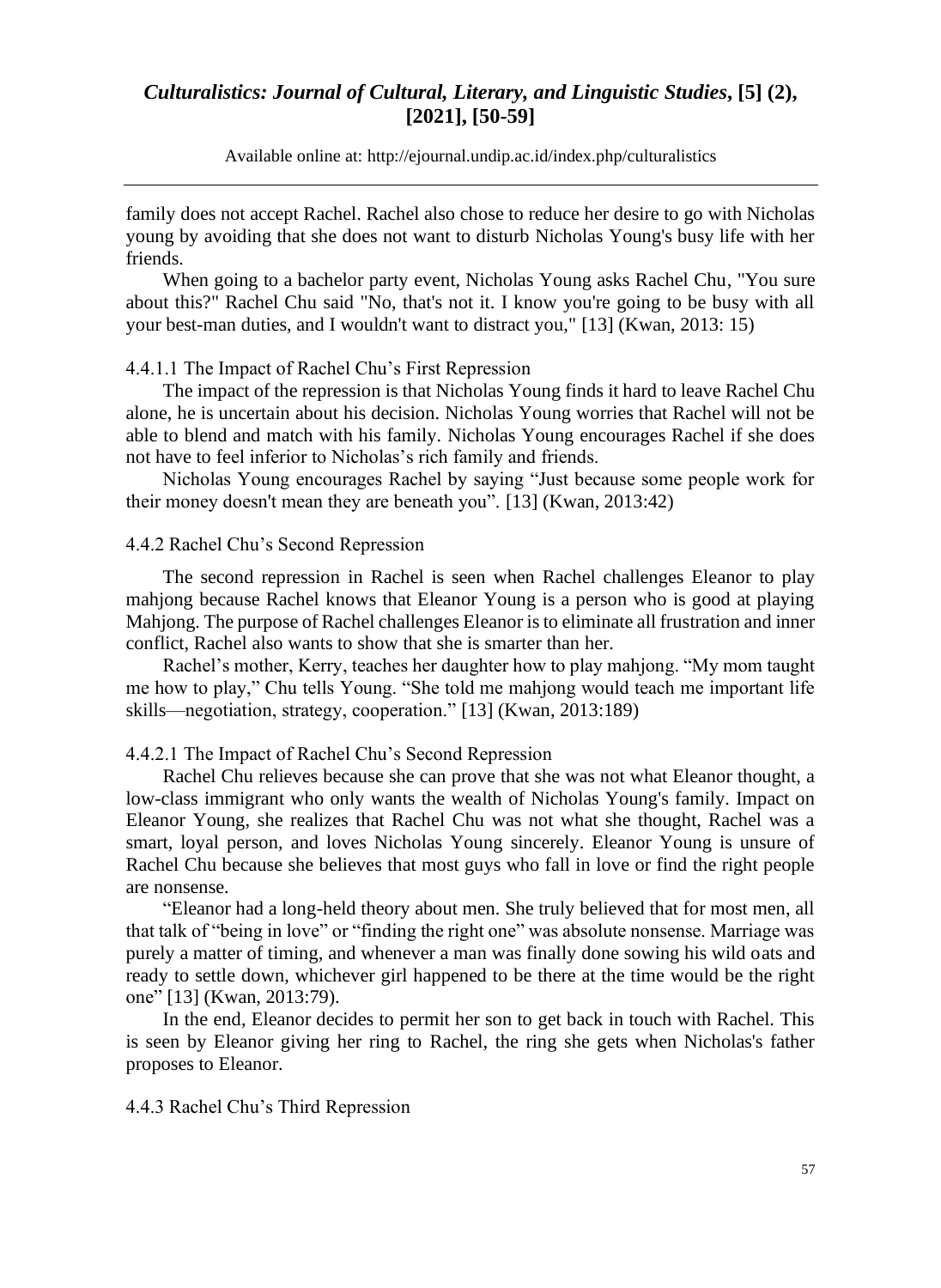Available online at: [http://ejournal.undip.ac.id/index.php/c](http://ejournal.undip.ac.id/index.php/)ulturalistics

The last repression shows when Rachel falls in love with Nicholas, she loves him very much, but Nicholas Young's mother does not agree that her son has any relationship with Rachel, who was a low-class immigrant. Rachel Chu relents and says that one day when Nicholas married a lucky girl, which was enough for Eleanor, Eleanor know that when she was playing with her grandchild was because of Rachel. Afterward, Rachel chooses to leave Nicholas Young.

Rachel said to Eleanor "I'm not leaving because I'm scared, or because I think I'm not enough. Because maybe for the first time in my life, I know I am.". [13] (Kwan, 2013:159)

### 4.4.3.1 The Impact of Rachel Chu's Second Repression

The impact of this repression is that Rachel feels hurt because she and her family are demeaned by Eleanor, and realizes that she does not deserve to have a relationship with Nicholas Young. She decides to leave the leave Nicholas Young and leave the sparkling luxury of Nicholas Young's family life.

Before Rachel left Nicholas and his family, she said "That's what I want for my kids. I want them to love their family, but to feel a deeper sense of pride in who they are as individuals, Nick, not in how much money they have, what their last name is, or how many generations they go back to whatever dynasty. I'm sorry, but I've had enough. I've had enough of being around all these crazy rich Asians.", as Rachel Chu says [13] (Kwan, 2013:481).

In the end, Rachel chose to evacuate to her friend's house in Singapore, Lin Goh, to stay for a while and calm down.

#### **5. CONCLUSION**

Based on the discussion above, the writer will conclude the analysis. After the analysis of this research, which focuses on the defense mechanism repression by Sigmund Freud. It can be concluded that Rachel Chu in Crazy Rich Asians novel by Kevin Kwan has six patterns of rejection, those are rejection from Eleanor Young; rejection from Nicholas Young's Grandmother; and rejection of Nicholas Young's friends.

After analyzing Kevin Kwan's Crazy Rich Asians using repression theory, it can be revealed that Rachel Chu, the main character, is an example of an independent, selfsacrificing, and mentally strong character. The writer has found that through the twists and turns of life, there are many values that Rachel Chu has learned and how her defense mechanisms repressions fight for her self-esteem and also dampens her thoughts from those who belittle her because she is not born into a wealthy family. Also refusal from Nicholas Young's mother who does not approve of his son's relationship with Rachel Chu. There are several times the repression of Rachel Chu's character. The repression also has an impact on Rachel Chu herself and those around her.

In analyzing Crazy Rich Asians, it can be concluded that Rachel Chu has unwittingly suppressed her anxiety by forgetting the causes for her worry. This makes Rachel not under pressure from other characters in the novel Crazy Rich Asians and made her a stronger person.